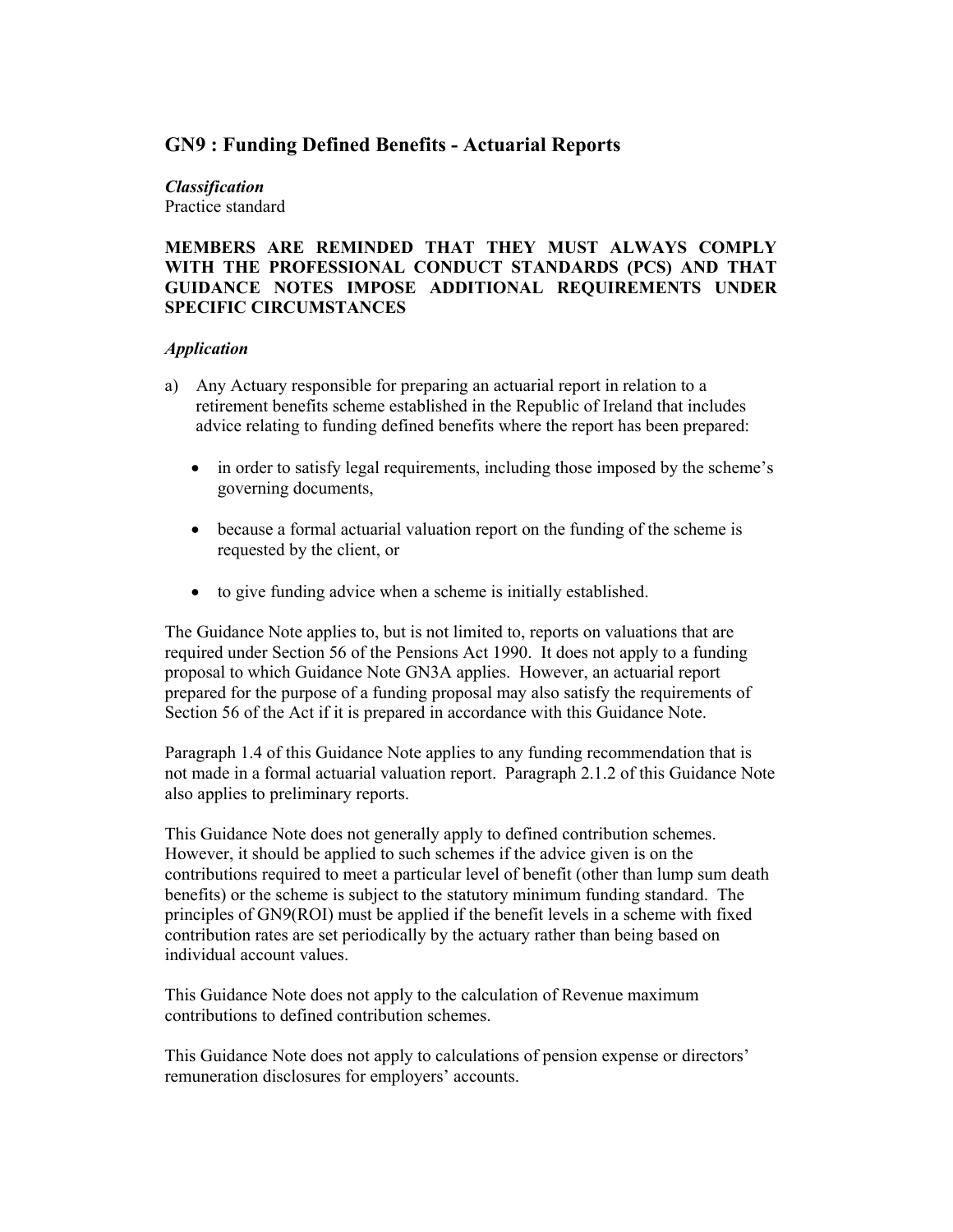#### *Legislation or Authority*

Pensions Act 1990 ("the Act"), including subsequent amendments, together with Regulations issued from time to time under the Act.

| <b>Version</b> | <b>Effective from</b> |
|----------------|-----------------------|
| 10             | 01.09.94              |
| 2.0            | 01.07.05              |

### **1 Introduction**

- 1.1 The main purpose of the Guidance Note is to ensure that reports contain sufficient information to enable the expected future course of a scheme's contribution rates to be understood and also to enable the current solvency level of a scheme to be understood. The guidance is therefore intended to ensure that the methods and assumptions used are properly explained and that variations between the assumptions chosen and actual experience are analysed in the report.
- 1.2 The Guidance Note is not intended to restrict the actuary's freedom of judgement in choosing the method of valuation and the underlying assumptions employed in deriving the contributions referred to in paragraph 2.6.2 (or commenting on their adequacy) where these are not restricted by legislative requirements.
- 1.3 In this Guidance Note references to the previous or preceding valuation or report mean the previous or preceding valuation or report of a similar nature, whether carried out by the actuary or another actuary.
- 1.4 The actuary may need to update the funding advice between formal actuarial valuations to allow for benefit augmentations or other benefit changes, or to take account of recent experience that differs from the actuarial assumptions. It is not necessary for such advice to comply with GN9(ROI), provided that the actuary confirms that the advice is consistent with the advice given in the previous formal actuarial valuation report and explains any change in valuation assumptions necessary to maintain consistency.
- 1.5 The Guidance Note continues to apply while a scheme is run as a closed fund. Where an event occurs which under a scheme's Trust Deed and Rules triggers winding-up, the actuary must consider whether it would be appropriate to advise the trustees that an actuarial valuation should be carried out. The Guidance Note continues to apply where a scheme has commenced windingup, although in such circumstances some parts of the Guidance Note might not be applicable (see paragraph 1.6 below).
- 1.6 The actuary must confirm whether the valuation report has been prepared in accordance with GN9(ROI) current at the date the valuation report is signed. The actuary need not comply with any part of GN9(ROI) that is clearly inappropriate, but a complete explanation of all such departures must be given.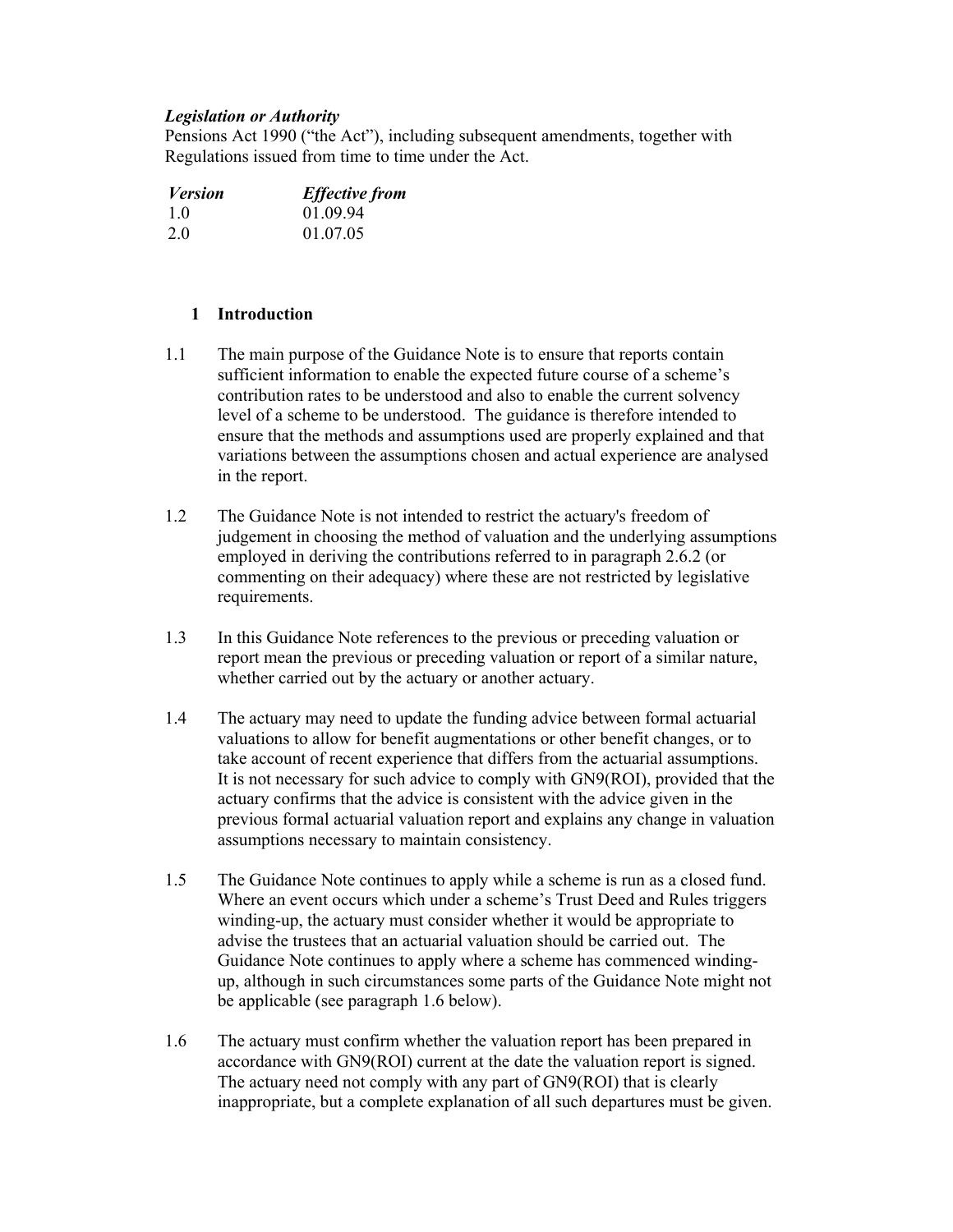1.7 If the valuation is intended to satisfy the requirements of Section 56 of the Act, the actuary signing the report must hold a current Scheme Actuary Certificate.

# **2 The Report**

## **2.1 Introduction**

- 2.1.1 The items in 2.2 to 2.9 below, except where otherwise indicated, are essential components of a report. Suitable explanations of other features may also be very important and therefore additional information may often be desirable.
- 2.1.2 Should a preliminary report be issued not including all the components listed below, in the expectation that a further and full report will be made, it must be made clear in the preliminary report that it does not conform to GN9(ROI) but that the further report will do so.
- 2.1.3 The actuary must ensure that the report is clear and appropriate to the circumstances and its intended audience.

#### **2.2 Basic Information**

- 2.2.1 The report must make it clear to whom it is addressed, by specifying the client. The report must state the purpose for which the valuation is made and the dates as at which the current valuation and, if applicable, the immediately preceding valuation were conducted. The report must be signed by the actuary and the date of signing must be provided.
- 2.2.2 Although any report will be addressed to the actuary's client (normally the trustees) the actuary needs to bear in mind that the client may wish to make the report available to third parties. Any limitations on the extent to which third parties can rely on the advice must be set out in the report.
- 2.2.3 The report must state that it has been prepared in accordance with GN9(ROI) current at the date the valuation report is signed. Any departures from GN9(ROI) must be explained fully (see paragraph 1.6). If the valuation is intended to satisfy the requirements of Section 56 of the Act, the report must state that this is the case and must confirm that the actuary signing the report holds a current Scheme Actuary Certificate (see paragraph 1.7).
- 2.2.4 The report must also refer to the appropriate sections of the legal documentation of a scheme and any legislative provisions under which the valuation is being made.
- 2.2.5 The report must include a statement of the benefits which have been valued. This may be a summary of the terms of the scheme or a reference to appropriate documents. Reference must be made to the extent to which allowance has been made for discretionary increases in benefit (and the recent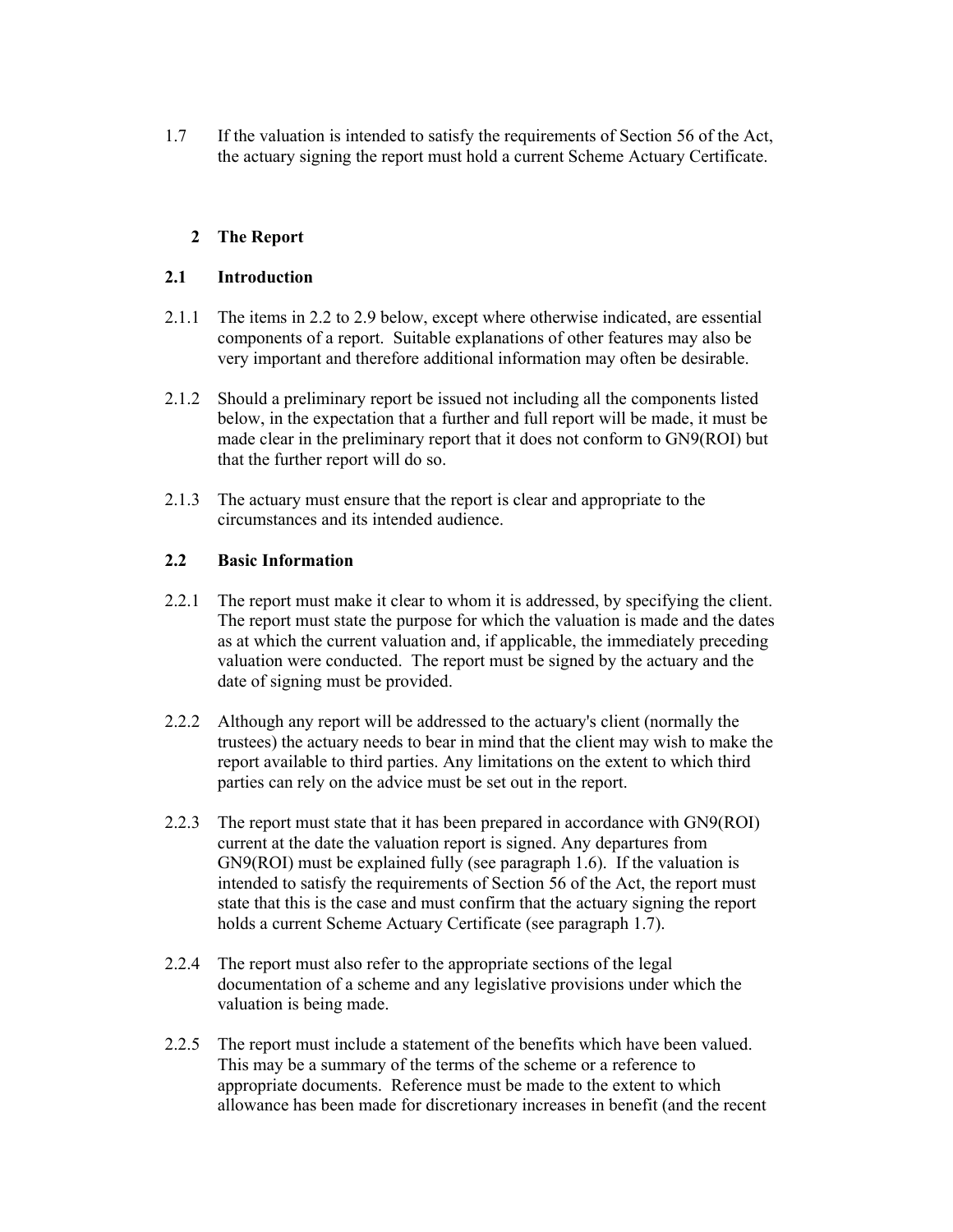practice in granting such increases) or discretionary benefits. If the actuary has excluded from the report assets and corresponding liabilities in respect of certain benefits, such as AVCs and pensions secured by annuities, the report must note these exclusions.

- 2.2.6 Where there is any doubt about the benefits, the actuary must specify where the uncertainty exists and make clear the assumption made.
- 2.2.7 The report must include a summary of the membership on which the investigation is based.
- 2.2.8 The report must state that the actuary has relied on the accuracy of the information provided by the trustees or administrators. The actuary must take reasonable steps to satisfy himself or herself that the data provided by the trustees or administrators is of adequate quality for the purpose of the valuation. If the actuary has any reason to doubt that the data is sufficiently reliable, the report must be qualified appropriately.
- 2.2.9 The report must include a summary of the investment strategy being pursued by the trustees, a statement of the market value of the assets at the valuation date and a summary of the investments held, subdivided between the main asset classes. If the scheme's assets are invested in an insurance policy or policies and a breakdown is not possible, a description of the nature of the policy or policies must be given. The report must confirm the source of the information on the scheme's investments. If the actuary has any reservations as to the asset information provided, this fact must be stated. Any reduction in the assets due to self-investment and concentration of investment (within the meaning of the Act) must be quantified.
- 2.2.10 If audited accounts, or the alternative trustees' report under article 7 of the Occupational Pension Schemes (Disclosure of Information) Regulations, 1998 (S.I. 215 of 1998), as at the effective date of the valuation are not available, this fact must be stated.
- 2.2.11 Reference must also be made to any insurance arrangements in place for the benefit of the scheme. This includes group life assurance held by the trustees. Information on any self-insurance of scheme benefits must be provided and where the funding position could be materially affected by the death of one or more members, this must be highlighted.

#### **2.3 Inter-valuation Period**

2.3.1 The report must include a statement of the rates or amounts of contribution paid during the inter-valuation period; and also those recommended in the previous report and, where the amounts involved are material, in any subsequent advice. The report must also include a commentary on any material developments affecting the scheme during that period, and on any significant variations in experience from the assumptions made at the previous valuation.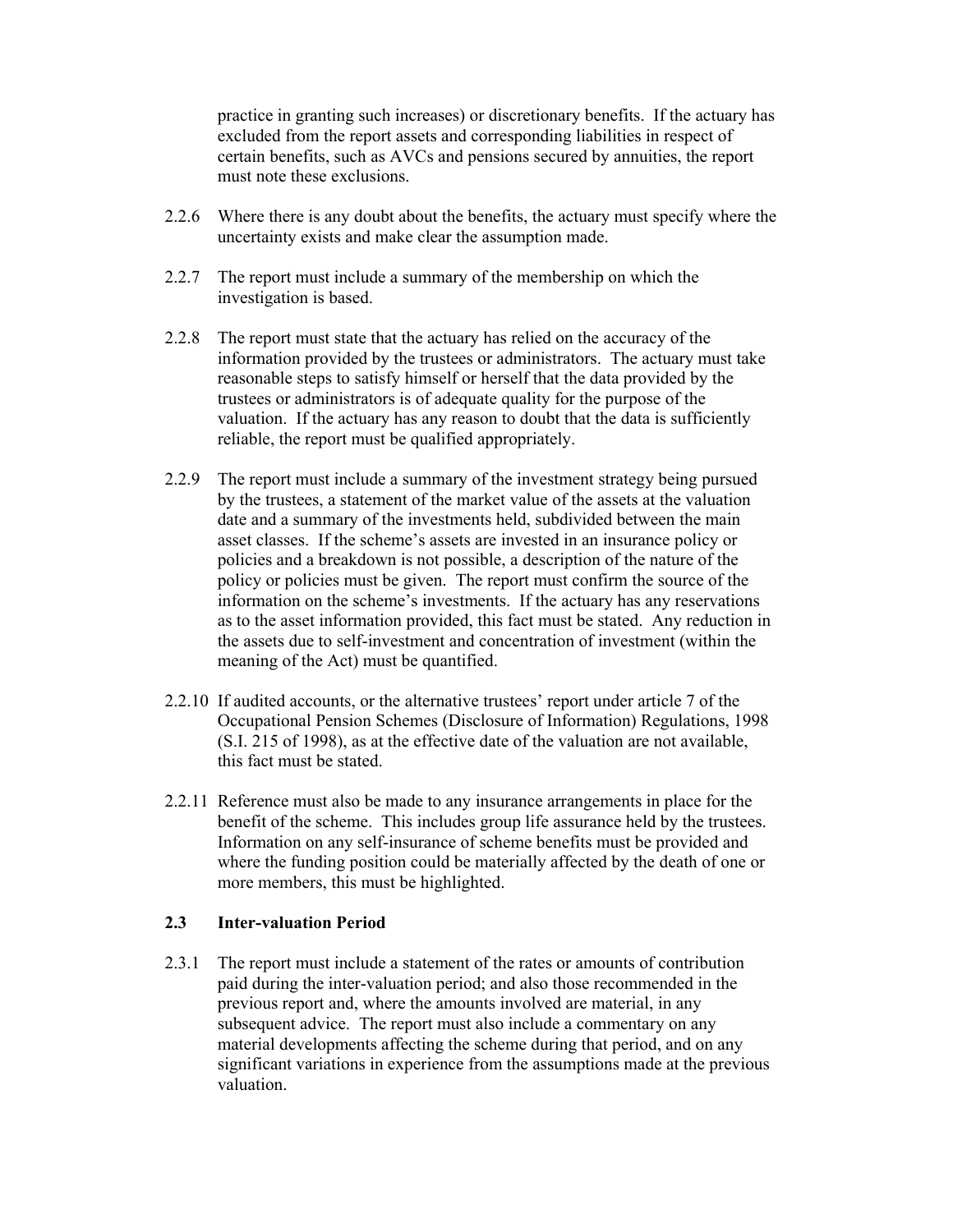# **2.4 Funding**

- 2.4.1 The report must state the funding objectives on which the advice referred to in section 2.6.2 has been based. The report must note any changes in the funding objectives since the previous report.
- 2.4.2 The implications of the funding objectives for the stability of contribution rates must be explained.
- 2.4.3 Where the scheme has more than one funding objective, comment must be made on the difference between the objectives.

#### **2.5 Valuation Method and Assumptions**

- 2.5.1 The report must contain a summary of both the demographic assumptions and economic assumptions made, explicitly or implicitly, in valuing both the liabilities or target benefits, and the assets. The summary must include assumptions such as the exercise of material options by the members. A statement must be made as to the extent to which there have been changes to the assumptions used since the previous report.
- 2.5.2 The report must identify the mortality table(s) used in respect of pre- and postretirement periods, in sufficient detail that another actuary could replicate the calculations and must state the life expectancy for a person reaching normal retirement age at the valuation date. The report must explain the assumptions made in relation to future mortality improvements and quantify the impact that these assumptions have on life expectancy for future cohorts of retirees.
- 2.5.3 The report must explain the method employed in developing the advice referred to in paragraphs 2.6.2 and 2.6.4 below and whether and in what way future entrants have been taken into account in the valuation. A note must be made of any changes to the method set out in the previous report.
- 2.5.4 The report must draw attention to those assumptions to which the valuation results are particularly sensitive. The actuary must describe how the valuation results (see section 2.6) will differ if these assumptions are not borne out so that the reader may understand the sensitivity of the results to the assumptions chosen. Various different approaches to illustrating sensitivity are possible, depending on the circumstances of the scheme. In some circumstances, it will be appropriate to identify events that may give rise to significant additional funding.
- 2.5.5 The report must confirm the compatibility of the basis of valuing the assets with that of valuing the liabilities or target benefits.

# **2.6 Valuation Results**

2.6.1 The report must state the value of assets, the value of accrued liabilities and the funding level on the basis being used for the current valuation. The report must also include an analysis of the actuarial surplus or funding level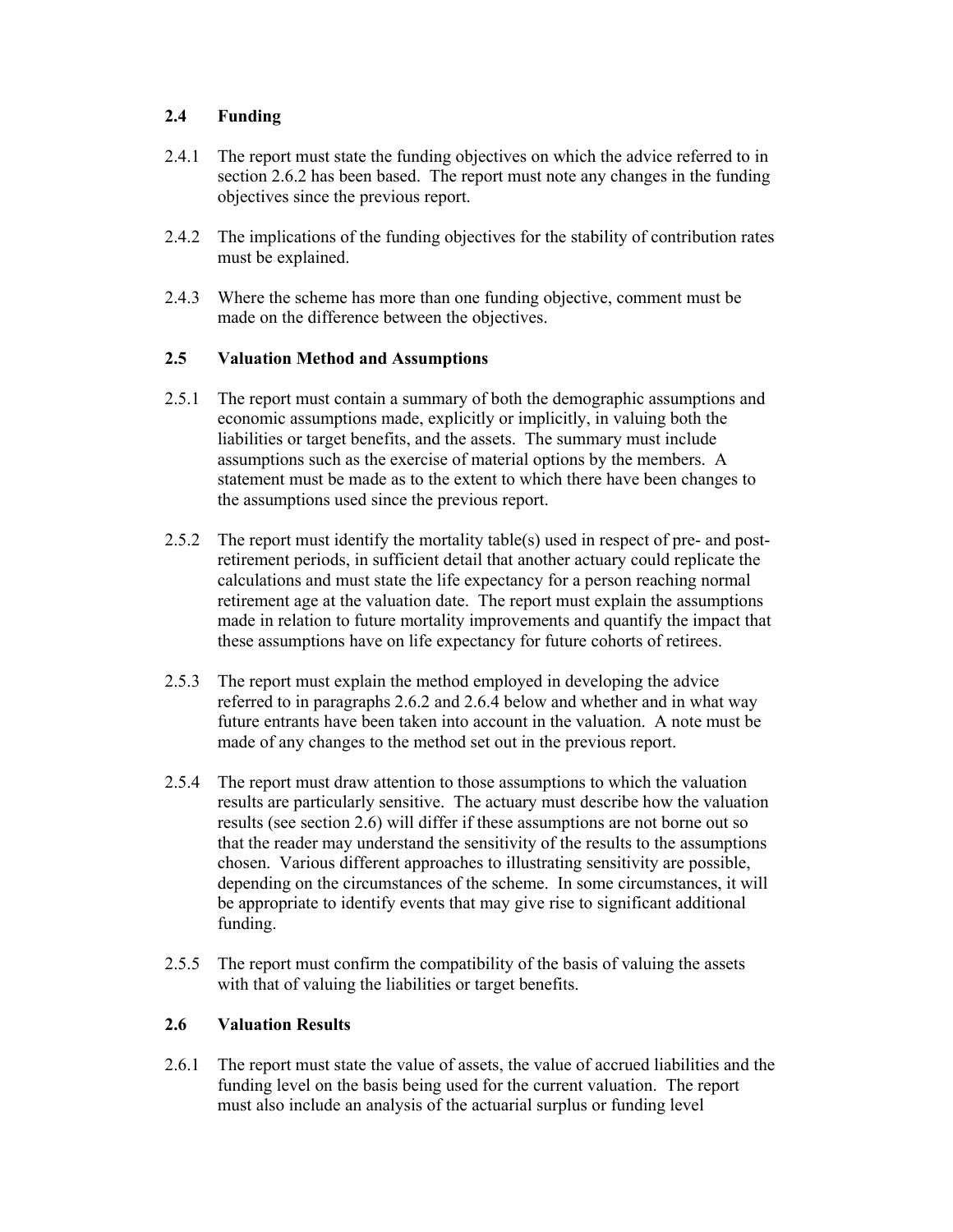compared with the position disclosed by the previous valuation. The analysis must be sufficient to identify the relative significance of the material items of actuarial gain or loss including changes in the valuation method and the valuation assumptions.

- 2.6.2 The report must recommend contributions consistent with the funding objectives for the period until the next formal actuarial valuation. Alternatively, if contributions are determined elsewhere, e.g. in governing documentation, so that a recommendation by the actuary is inappropriate, the report must include comment on the adequacy of the rate.
- 2.6.3 The level of detail in the report must be sufficient, in the normal course of events, to determine unambiguously the contributions that should be paid without further reference to the actuary. In particular the following must be considered:
	- whether AVCs are excluded from the member contribution rate.
	- whether premiums for death benefit insurance are payable in addition to a fixed contribution rate,
	- whether expense payments are payable in addition to the fixed contribution rate,
	- the definition of pensionable payroll,
	- the timing and frequency of contributions, and
	- the effective dates of any changes to the contribution rate including changes effective from the valuation date.
- 2.6.4 The report must set out the future contributions that on the stated assumptions will be required to meet the stated funding objective over the longer term if these differ from the contributions recommended in accordance with paragraph 2.6.2.
- 2.6.5 References to contributions and contribution rates above or elsewhere in this Guidance Note are not intended to constrain the way future contributions are described.

#### **2.7 Statutory Minimum Funding Standard**

2.7.1 In the case of a scheme subject to the statutory minimum funding standard, the report must state the amount of the statutory liabilities valued in accordance with GN3(ROI) and the statutory funding level (i.e. the proportion of the statutory liabilities that is covered by the assets of the scheme) at the valuation date, or the date of the most recent Actuarial Funding Certificate. The statutory liabilities and funding level must be stated separately for each priority class as specified in the Third Schedule of the Act. Where the previous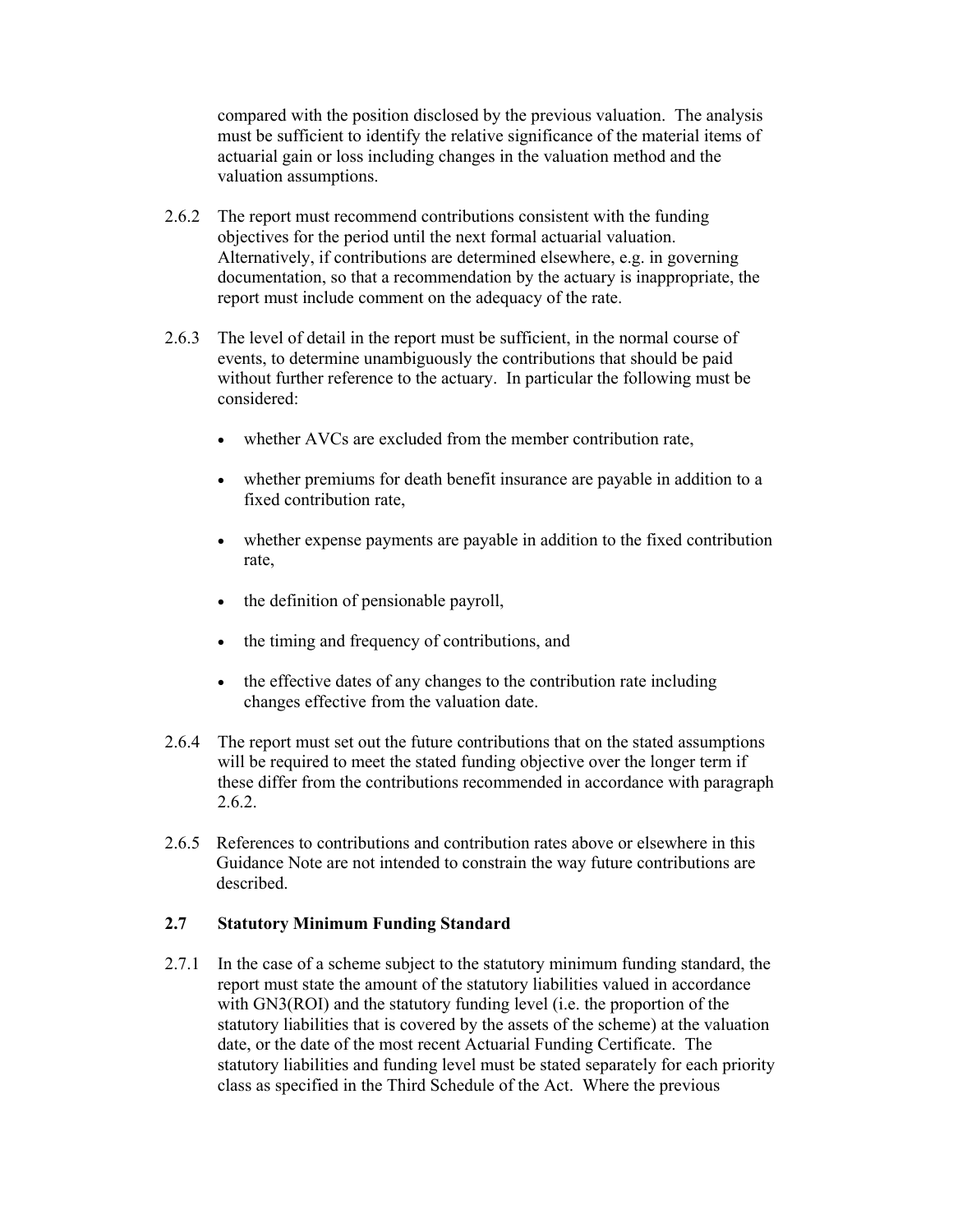valuation complied with this requirement, the actuary must include the figures from the previous valuation in the report.

2.7.2 If the statutory funding level is less than 100% the actuary must provide an indication of the implications for the funding level over the period to the next actuarial valuation of anticipated changes in the statutory liabilities, in particular those associated with anticipated retirements.

# **2.8 Discontinuance Funding Level**

- 2.8.1 The liabilities that would arise in the event of an actual wind-up may be greater than the liabilities taken into account for the purpose of determining the statutory funding level. If this is the case, or if the scheme is not subject to the statutory minimum funding standard, the report must estimate the liabilities that would arise if the scheme were to wind up as at the date of the valuation and the proportion of such liabilities that would have been covered by the assets of the scheme at the valuation date ("the discontinuance funding level").
- 2.8.2 If, for the purpose of calculating the statutory funding level and/or the discontinuance funding level, the liabilities in respect of active and deferred members have been valued on the assumption that such liabilities would be discharged by the payment of transfer values in the event of a wind-up, the report must point out that the value of the liabilities does not represent the cost required to buy out the accrued benefits on a guaranteed basis (i.e. by purchasing deferred annuities).

# **2.9 Investment Risk**

- 2.9.1 The report must include analysis of the scheme's exposure to investment risk and the sensitivity of the funding position to future investment market changes.
- 2.9.2 Specifically, the actuary must:
	- i. describe, in broad terms, the form and incidence of the scheme's liabilities and the likely pattern of future cash flows
	- ii. explain the scope for variability in the recommended contributions referred to in section 2.6.2 and the funding level referred to in section 2.6.1, having regard to the assets held and the form and incidence of the liabilities
	- iii. indicate the contribution rate that would be required, and the relative level of variability in that contribution rate and the funding level, if the assets were invested in a mixture of fixed interest and index-linked bonds, rated at least AA, and the liabilities were valued accordingly.
- 2.9.3 Unless the funding level referred to in section 2.6.1 is the statutory minimum funding level, the actuary must also explain the scope for variability in the statutory minimum funding level, having regard to possible investment market changes and to the relationship between the assets held and the form and incidence of the statutory liabilities.